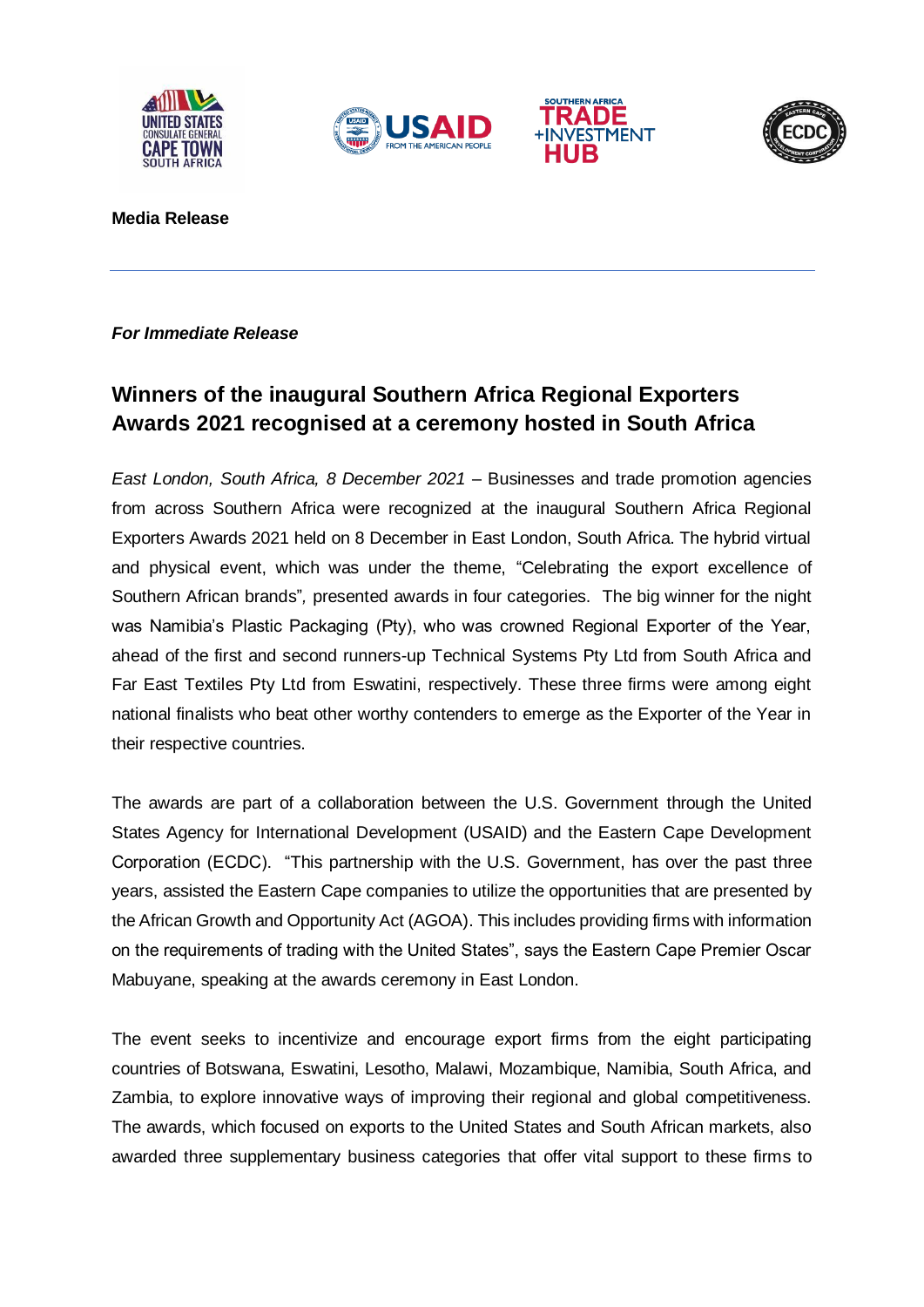achieve export excellence, despite market access challenges, such as the COVID-19 pandemic.

The nominations were adjudicated by a panel of industry leaders from across the region, representing both the private and public sector, who awarded the winners and runners-up solely on the basis of excellence deserving of recognition in the export industry. They judged the nominations in the areas of sustainable export growth, competitive advantage, value and contribution to the exporting sector, future expansion plans, innovation, commitment to international business, and key positive steps the business has taken towards sustainable trade.

In the category of Trade Promotion Service Provider of the Year, South Africa's Wesgro emerged as the winner, with the South African Footwear and Leather Export Council, and Lesotho National Development Corporation, in second and third place respectively. Absa Bank, South Africa, won the Capital Provider of the Year award, with the African Trade Platform, also from South Africa in second place, and Post Bank, Lesotho, in third place. In the final category of Buyer of the Year, African Dream Foods, from the United States, was the overall winner, with Crouching Tiger Ventures (United States) and Moringa Initiative Limited (South Africa), placing second and third respectively.

The event, which had a large virtual audience, had dignitaries from government, the business sector, and the development community in attendance. The Eastern Cape Member of the Executive Committee (MEC) for Economic Development, Environmental Affairs and Tourism, Hon. Mlungisi Mvoko recognized that the Southern Africa Regional Exporters Awards Ceremony marks a journey towards regional economic integration as the participating countries have common intentions towards sustainable development of the region. MEC Mvoko added that "We [Southern African countries] should continuously seek to unlock the regional potential and opportunities to effectively address the core issues of unemployment, underdevelopment, and poverty alleviation and contribute fully to the upliftment of our continent."

Acting Consul General, U.S. Consulate General Cape Town, Will Stevens highlighted the U.S. Government's continuing commitment to supporting the growth of the private sector across the region. He congratulated all the nominated companies, and encouraged all the nominees to consider themselves as winners whose hard work should be celebrated.